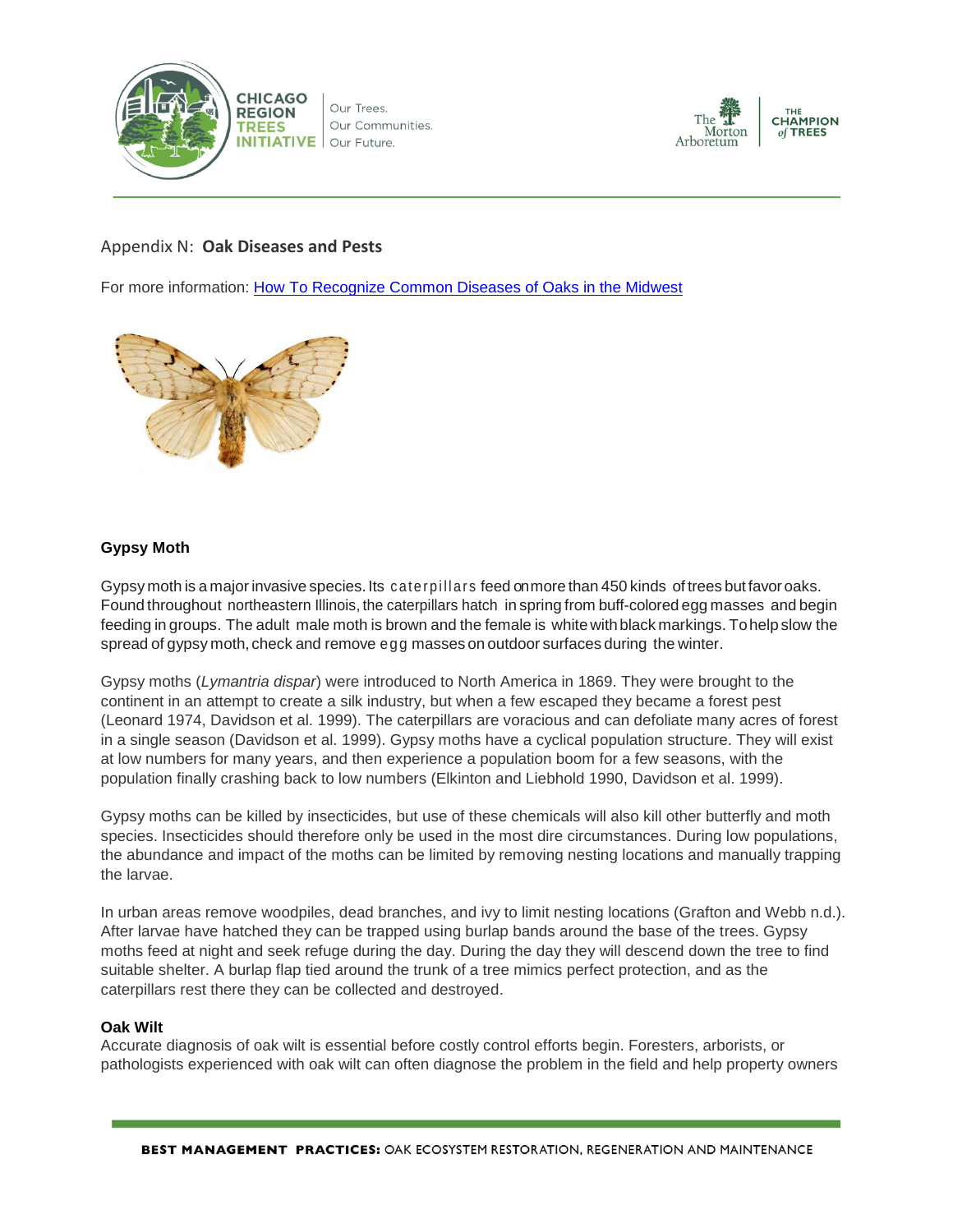

Our Trees. Our Communities. Our Future.



develop a plan to limit damage to other trees. Properly sampling suspect trees and culturing in a qualified laboratory may be necessary in some cases.

All oaks are susceptible to oak wilt. However, the red oak subgenus is more susceptible than the white oak subgenus. The fungus invades the water-conducting tissues, preventing the normal flow of water. This causes the foliage to wilt and often kills the tree. Oak wilt can spread from infected trees to healthy ones through root grafts or when insects c arry spores from one tree to another. The symptoms often start at the top of the tree and gradually spread downward. The leaves on infected branches curl and turn yellow or bronze in color.Red oaks may decline and die within weeks or months,while white oaks may show branch dieback for years before dying. In some cases,white and bur oaks recover after one year of infection.

It may still be necessary to combat oak wilt if it is actively affecting an area, and there are several strategies for its management. In natural areas trenches can be dug around infected oaks in order to sever root connections and limit transmission to uninfected individuals. In urban areas fungicides can be injected into individual trees to eradicate the fungus. Prevention is perhaps the best treatment in urban oaks, as oaks are especially susceptible to infection if they are previously injured.

#### [Bur Oak Blight](http://hyg.ipm.illinois.edu/article.php?id=420)

Bur Oak Blight is a fungal disease caused by a newly described pathogen, *Tubakia iowensis*. Several species of *Tubakia* are known to infect Bur oak (*Quercus macrocarpa*), however, *T. iowensis* is the only species known to cause severe leaf blight. The variety *Quercus macrocarpa* has been reported to be especially susceptible to the disease.

#### **Symptoms**

Bur Oak Blight is a fungal leaf disease with the earliest symptoms appearing in June. The pathogen overwinters as pustules on diseased leaf petioles that remained attached from th e previous growing season. In the spring, fungal spores are produced and released from the pustules coinciding with bur oak leaf development and expansion. Heavy rainfall has been reported to be an important factor with spore production and dissemination. The primary infection occurs before the leaves are fully developed. However, there is a latent period between infection and when the first symptoms appear in June.

Initially, infections may be limited to the lower braches. Symptoms intensify from year to year and progress from the lower branches to the entire crown. In June, the first symptoms appear as purple-brown spots on the underside leaf veins. In July, the lesions expand, and purplish necrotic veins become noticeable on the upper leaf surface as well. As the veins are killed, wedge shaped necrotic areas appear on the leaf blade. Coalescing lesions may cause the leaves to die. Severely infected trees may have significant leaf mortality or leaves with scorched appearance. Many, but not all, leaves killed by BOB remain attached to the tree into the winter, well after healthy bur oaks have dropped their leaves. *Branch with diseased petioles still attached from* 



*previous growing season. Note the small black pustules.*